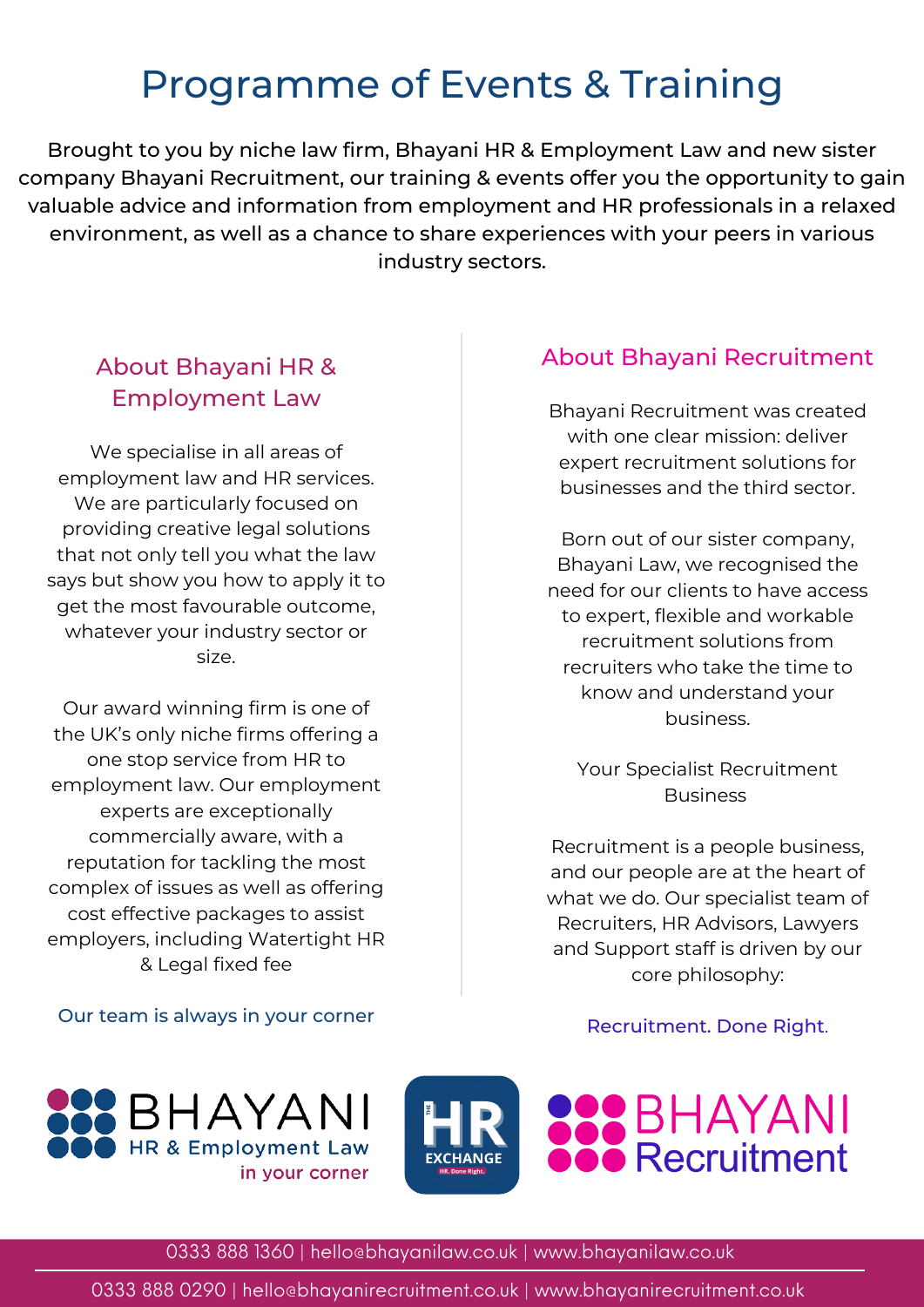## Programme of events 2022 - 2023

Our bi-monthly training & events programme gives you the opportunity to attend online via webinar or in person if pre-arranged.

#### Booking via Eventbrite is essential.

Priority will be given to Bhayani Law and Bhayani Recruitment clients - numbers are limited on each session.



0333 888 1360 | hello@bhayanilaw.co.uk | www.bhayanilaw.co.uk